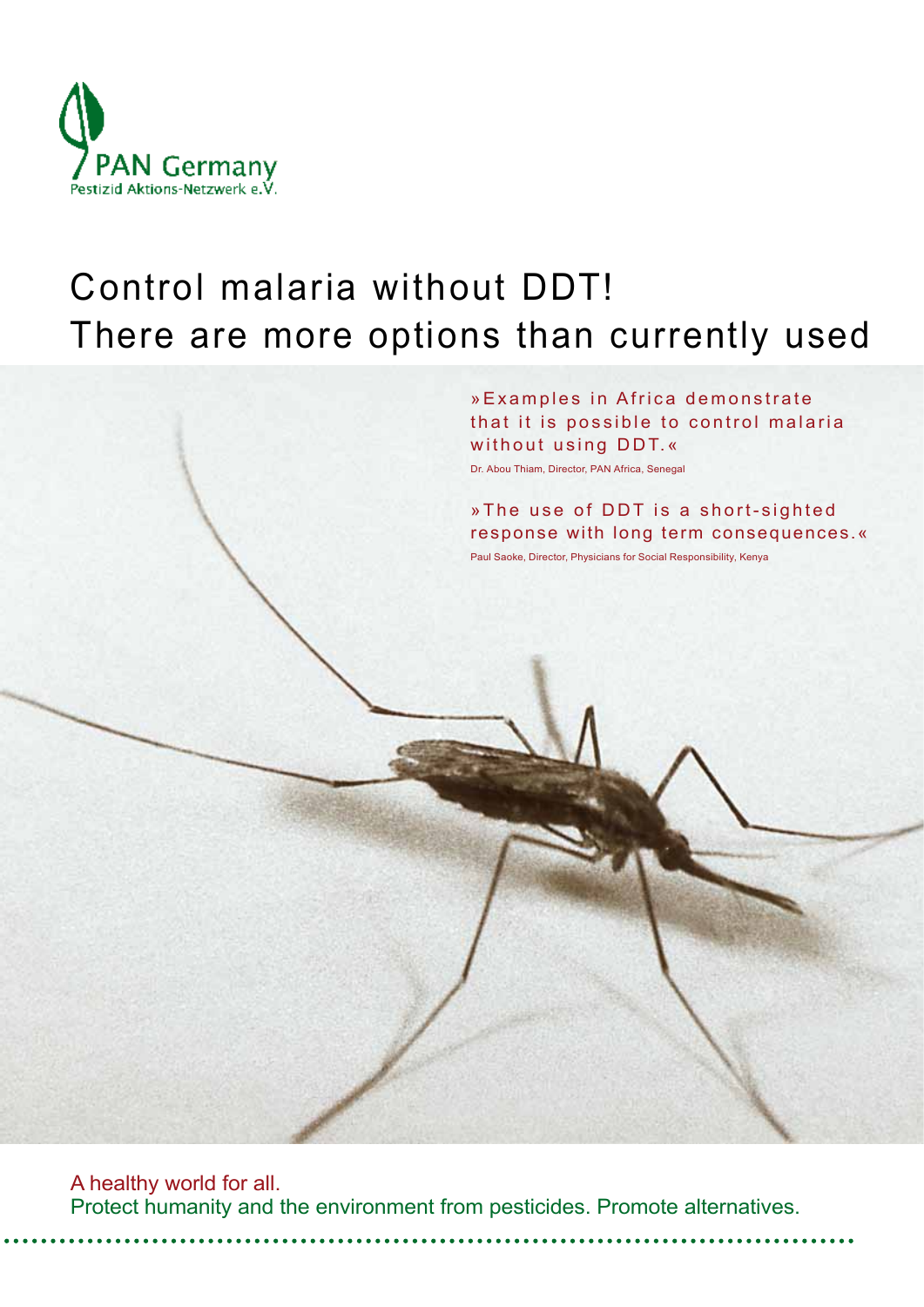# Diversifying malaria control – reducing reliance on DDT

 $DDT - a$  persistent organic pollutant

- »Maternal exposure to DDT by living in a DDT-sprayed village was associated to having male offspring with one or more urogenital birth defects.« (Bornman, 2009)
- »The recent literature shows a growing body of evidence that exposure to DDT and its breakdown product DDE may be associated with adverse health outcomes such as breast cancer, diabetes, decreased semen quality, spontaneous abortion, and impaired neurodevelopment in children.« (Eskenazi 2009)
- »Evidence is presented showing that neurological and endocrine effects are associated with pyrethroids and DDT at levels equal or below known levels in breastmilk.« (Bouwman 2009)

### The legally binding Stockholm Convention

calls for reduced reliance on DDT for vector control with the goal of reducing and ultimately eliminating the use of DDT. However, for malaria control the World Health Organisation still recommends the application of DDT on all surfaces inside houses to kill malaria transmitting mosquitoes. An estimated 5,000 tonnes of DDT are used each year in 26 countries for the control of vector-borne diseases, mainly for malaria and visceral leishmaniasis control.

**In December 2009 the World Health Organisation (WHO) launched its »World Malaria Report 2009« on global efforts to control malaria and the distribution of malaria cases and deaths worldwide.** Funding for malaria control has increased, providing opportunities in several countries for a dramatic scale up of malaria control interventions. The strategies being primarily adopted are based on widespread distribution of long-lasting insecticidal nets and artemisinin-based combination therapy, plus a revival of indoor residual spraying of insecticides. In spite of the renewed efforts, compared to 2006 global statistics remain relatively unchanged: in 2008, there were an estimated 243 million malaria cases in 109 countries. Malaria accounted for almost one million deaths, of which 89% were in the African Region.

The WHO presents evidence that prevention and treatment can alleviate the burden of disease. So far most reductions have been seen in smaller countries and do not yet influence the global figures. Reductions of more than 50% in the numbers of reported malaria cases and deaths were observed in Eritrea, Rwanda, São Tomé and Príncipe, Zambia and Zanzibar. These reductions were a result of the widespread use of insecticide-treated bednets, the rapid treatment of cases with effective anti-malarial drugs and the massive application of residual insecticides sprayed on walls, ceilings, and all other surfaces inside houses. Most countries are adopting these methods for malaria control, which means that the tools and strategies employed to control malaria are substantially reliant on chemicals.

The over-reliance on chemical- and pharmaceutical-based strategies may undermine, and inhibit the development of the successful application of other more sustainable approaches to malaria control. The efficacy of alternatives is damaged by the development of resistance by mosquito vectors to chemicals and by parasites to pharmaceuticals. The chemical-dependent approach fails to address changes in the behaviour of mosquito vectors; the logistics of distributing drugs, chemicals and bednets; and future funding problems. The WHO states that global eradication cannot be expected with existing tools. Additionally, there is growing concern about impacts on human health and the environment associated with the use of pesticides for malaria vector control.

DDT and almost all recommended pesticides for malaria control are considered by internationally recognized organisations as highly hazardous pesticides with adverse impacts that can adversely affect human health and the environment.

As a public health initiative, malaria control programmes need to avoid harm, and must broaden their scope to incorporate existing non-chemical control methods, drawing on biological pest and disease control, environmental management and personal protection (bioenvironmental control), as well as contributing factors like public health education. The diagram inside sets out a raft of methods and factors that have been successfully used to control the incidence of malaria. An integrated strategy can restrict the use of hazardous insecticides, and avoid their adverse health effects while providing a sustainable way for malaria vector and disease control.

#### Notes

- Bornman, Riana et al. (2009): DDT and urogenital malfomations in newborn boys in a malarial area; *BJUI*
- Eskenazi et al. (2009): The Pine River Statement: Human Health Consequences of DDT Use; *Environmental Health Perspectives* (online: http://dx.doi.org; accessed May 4, 2009)
- Bouwman, H.; Kylin, H. (2009): Malaria Control Insecticide Residues in Breastmilk: The Need to consider Infant Health Risks; *Environmental Health Perspectives* (online: http://dx.doi.org; accessed May 1, 2009)
- World Health Organisation (2009): World Malaria Report 2009

#### For more information

- PAN Germany (2009): DDT and the Stockholm Convention States on the edge of non-compliance, Pesticide Action Network, Hamburg (DIN A4, 39 pages)
- PAN Germany (2009): Environmental strategies to replace DDT and control malaria, Pesticide Action Network, Hamburg (DIN A4, 30 pages)
- PAN Germany (2009): Phasing in Alternatives to DDT Reasons, experiences and links, Pesticide Action Network, Hamburg (DIN A4, 8 pages)
- These PAN Germany documents can be downloaded free of charge at www.pan-germany.org.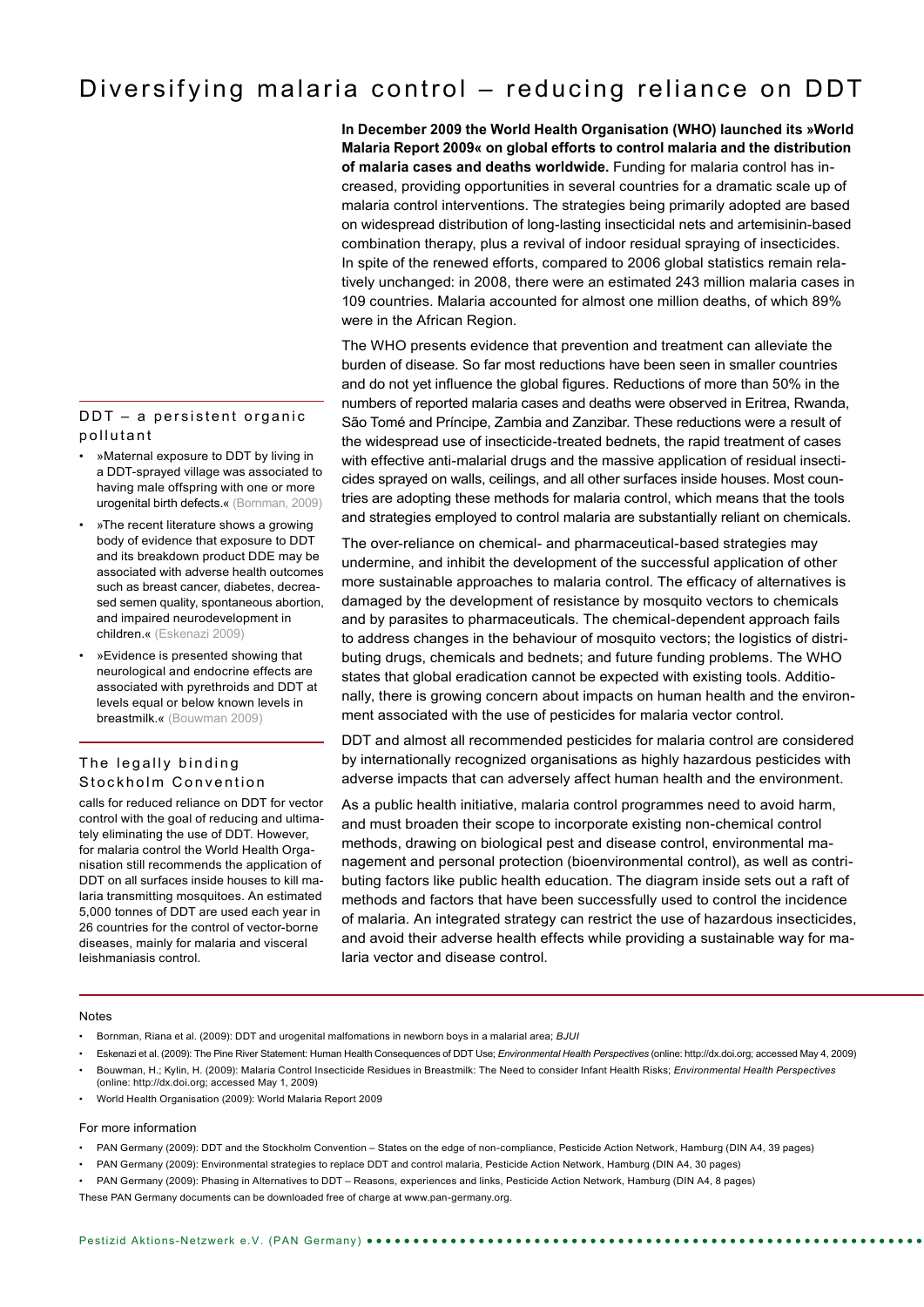### Better strategies for malaria control  $-$  beyond the chemical path

**Insecticides currently used for malaria control carry risks to human health and the environment. PAN is calling for integrated malaria control based on social and ecological practices and drawing on local resources.** These strategies will diversify malaria control methods and reduce reliance on pesticides.

Today, many programmes all over the world have successfully demonstrated the use of a holistic approach incorporating bioenvironmental control methods for malaria vector control (see also PAN Germany, 2009). The diagram »The spectrum of methods« shows the diversity of methods to combat malaria. Many tools exist both to control malaria and to attack the parasite at different stages of its life cycle. In addition to the common use of chemical and pharmaceutical interventions, non-chemical methods have been successful and include environmental management, non-chemical personal protection and biological control. These possibilities are frequently neglected even though they have proved their value for malaria control and appear to be safe to humans, environmentally sound, relatively cost-effective, locally available and sustainable in comparison to the widely-adopted chemical tools.

Combinations of interventions adapted to the local situation are a key to sustaining malaria control efforts. Effective non-pesticidal interventions begin with understanding the epidemiology of malaria, and this depends on a variety of factors: the biology and ecology of local vectors, the distribution and behaviour of people; and environmental conditions in the target areas. An analysis of the local situation is essential in order to develop a holistic strategy of interventions appropriate to conditions and vectors. These elements provide the basis for responsible authorities to reduce gradually the intensive use of pesticides, apply effective non-pesticidal interventions and finally to restrict the use of insecticides to emergencies.

Malaria is fundamentally a disease of poverty and it can be contained and reduced by investment in improving the local environment, educating populations in affected areas, and engaging communities in prevention strategies. A full programme for sustainable malaria control will require support for participation of communities in malarial areas, investment in technical capacity, and development of guidelines to inform and educate all the participants.

A holistic strategy must be designed with close attention to these local ecological, socio-economic, political and cultural factors. In this way, the living conditions and the general health of the people will be improved, while at the same time protecting the environment and the biodiversity, enabling sustainable development and contributing to rural development and poverty reduction.

## Keypoints of success for malaria control



• Awareness raising • Health education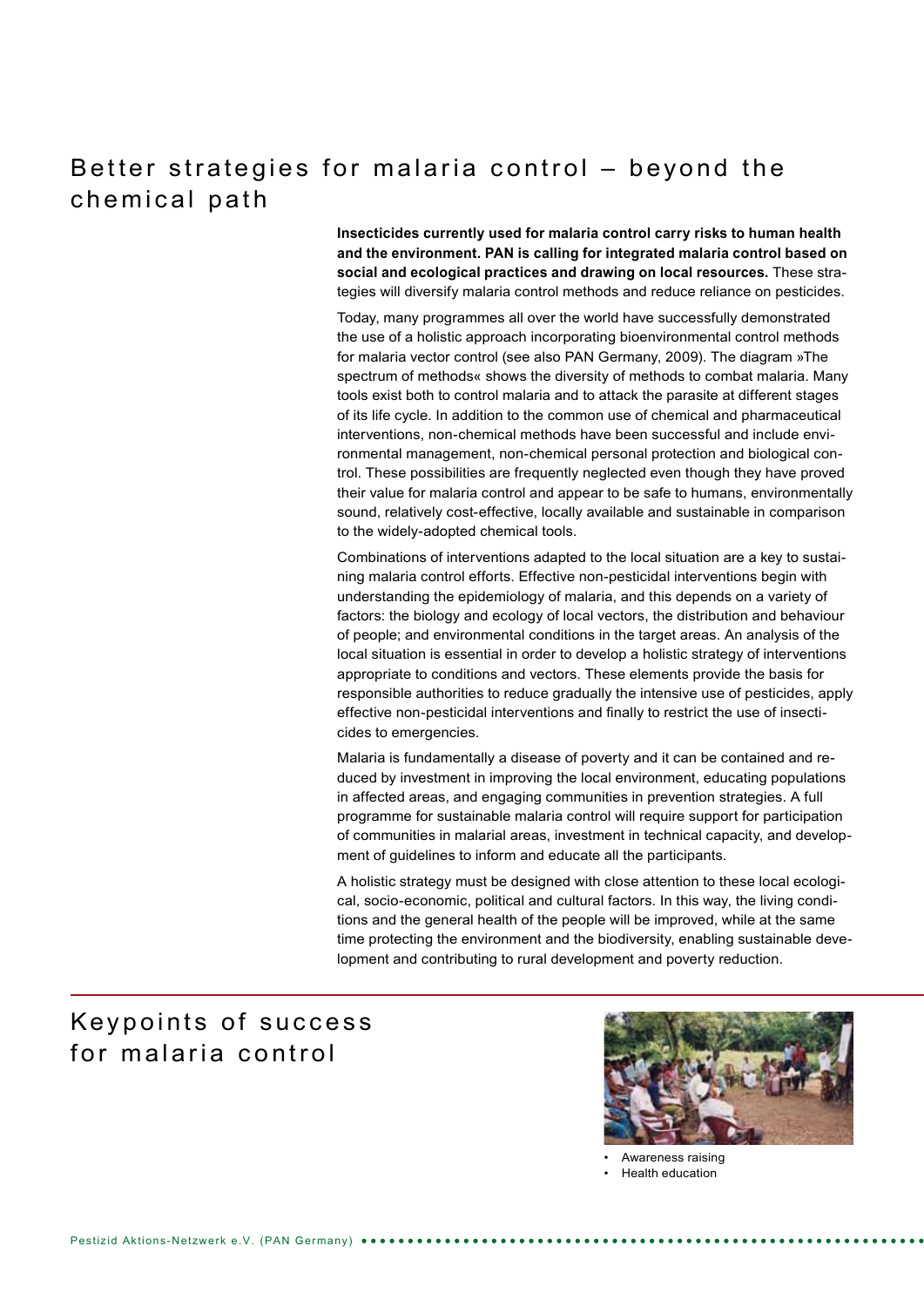### The spectrum of methods

- Combining multiple control interventions
- Adapting to the local situation
- Prefering bioreliant and low pesticide reliant tools



• Biodiversity protection







• Community participation • Improvement of public health system • Financial and technical support • Support by local research



• Monitoring of the epidemiology, mosquitoes and parasites



• Local capacity building

- Regional cooperation
- Decentralisation of control methods
	- Involvement of civil society organizations